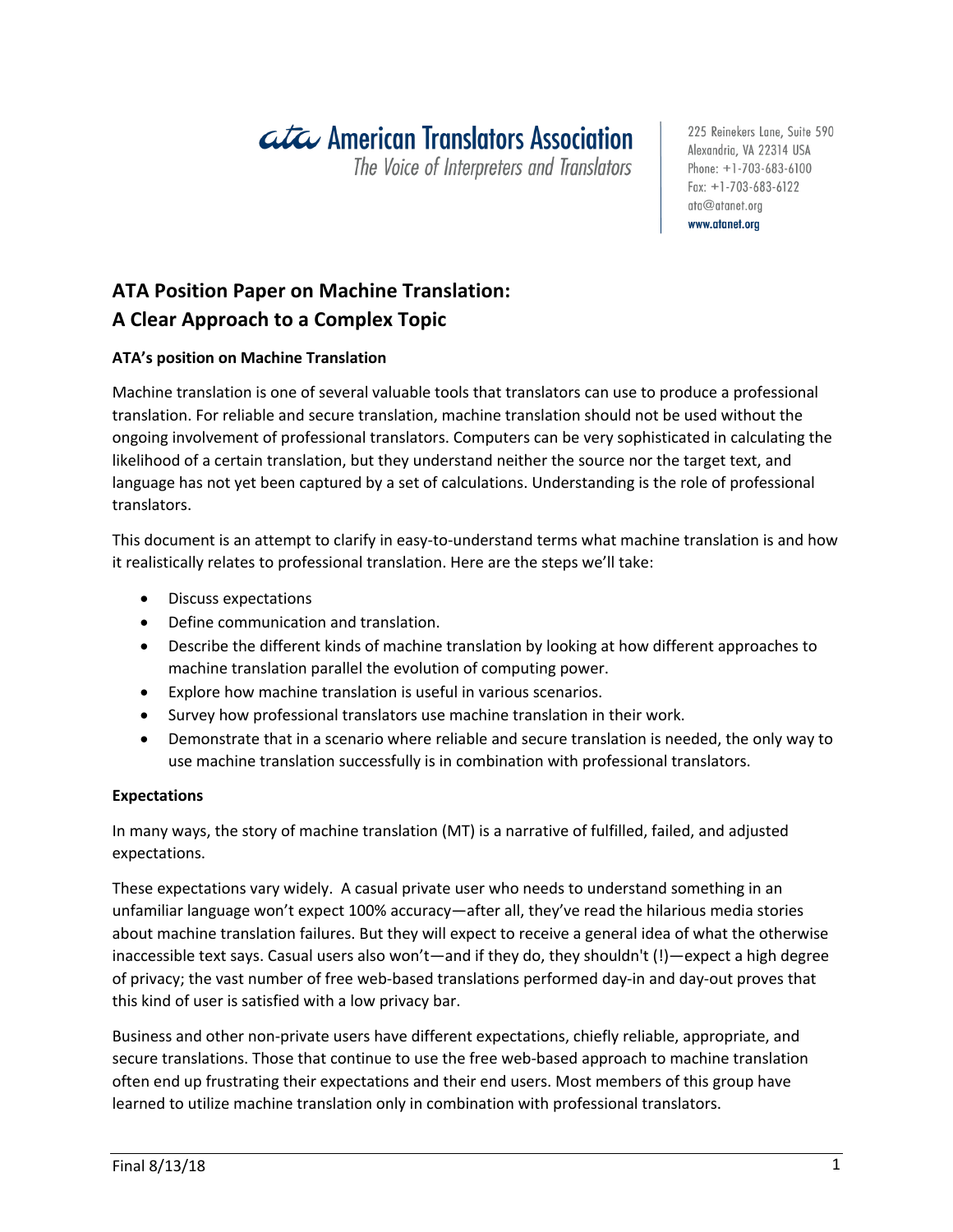Professional translators' expectations of machine translation have shifted over time. What began with amusement and mockery gradually gave way to the perceived threat of a radically increasing quality of machine translation. Lately, however, the majority of translators have realized that machine translation is one of several valuable tools they can use to produce professional translation.

#### **So what is machine translation?**

Machine translation is the translation of a text from one language into another language by a computer without any human involvement during processing.

There is plenty of information about machine translation out there, and it often falls into one of three categories: it's highly technical and very challenging for the average reader; it assumes that machine translation has essentially solved the "problem" of translation—often referring to other literary fixes from science fiction movies and books (like "Babelfish" or "Universal Translator"); or it focusses solely on the failures of machine translation.

#### **Understanding communication and translation**

To understand the goal of machine translation, it helps to understand translation—the transfer of text from one language to another—as well as successful written communication.

Written communication is based on a number of assumptions. The most basic is that author and reader share a common language—including vocabulary, rules, and register—determined by the experience they both have with that common language. If one of these is missing, the text will be misunderstood or not understood at all. While these parameters might not seem particularly surprising, it's very helpful to remember that just because someone has written a text in a language you know, without these shared assumptions there is no guarantee that you will understand the text completely. Think of a legal document: it may be in English, but most people can't understand it.

Translation involves additional levels of communication. Translators not only need to understand the original text as it was originally intended, they also need to reproduce it in a way that elicits a similar response from the reader—or as similar as possible, given the differences in language and culture.

It's easy to see why this is a complex process. Elements that at first glance might seem easily transferrable, such as rules and vocabulary, are anything but straightforward. A complete match between one word in one language and its counterpart in another language rarely exists. (Compare the widely different images for an American, a German, and a French reader when they read the seemingly simple word "bread," even though these are all cultures where bread plays an important role. How much more extreme will this be in a culture where it does not play such a role?) And when it comes to different registers of language and the purpose of a text, things naturally get even more complex.

It's such a complex task that the idea of computerized translation becomes attractive.

#### **The evolution of machine translation**

From the very earliest days of computing, software developers have tried to use computers for translation. As a result, the evolution of machine translation has closely followed the development of computer technology and processing power.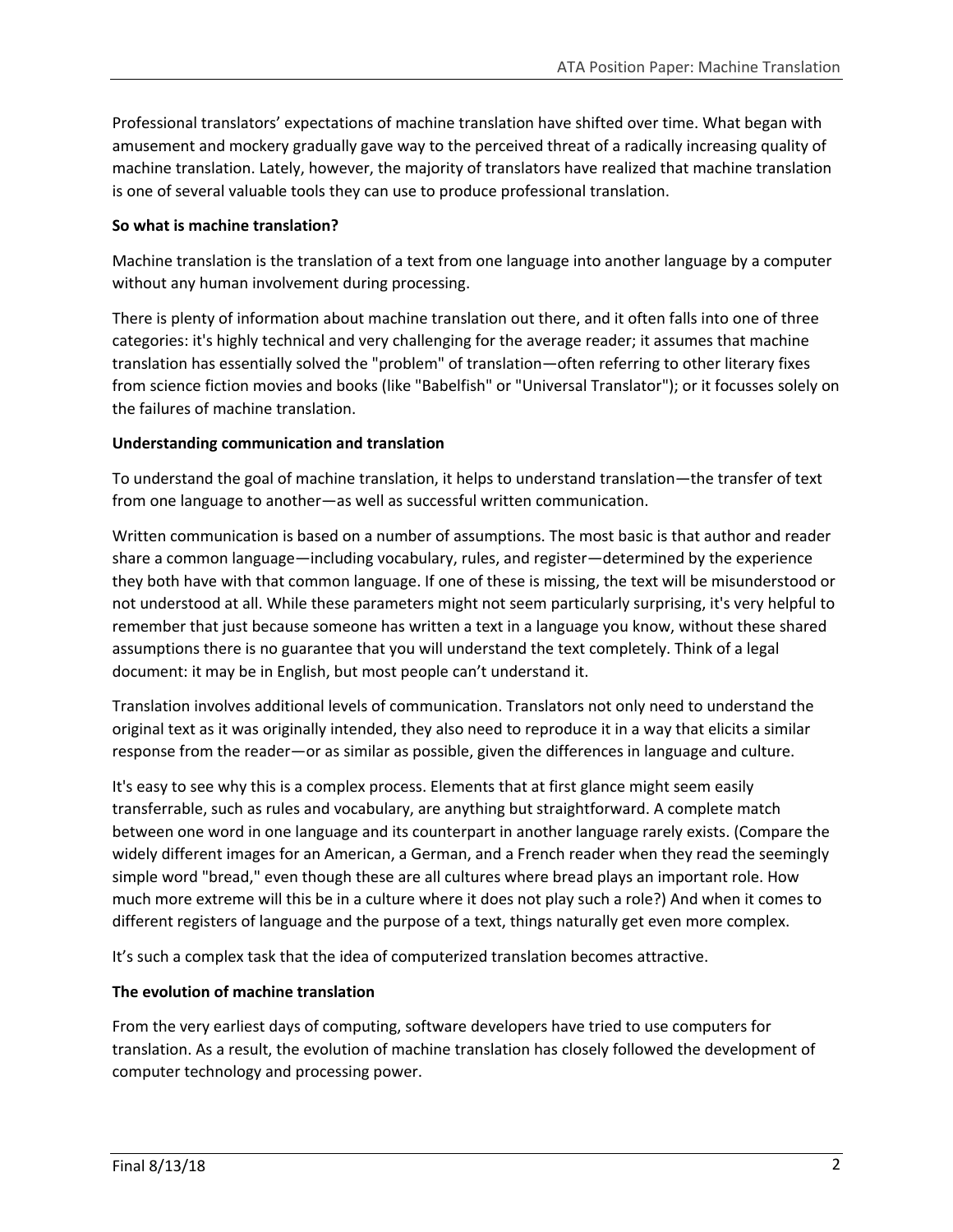Starting in the 1950s, machine translation consisted of rules- and dictionary-based machine translation systems (rules-based machine translation or RbMT), followed by systems based on massive amounts of mono- and bilingual data that was fragmented and reassembled for translation (statistical machine translation or SMT). Neural machine translation (NMT), an "artificial intelligence" (AI) technology, processes the same data fragments using neural networks that analyze the text to be translated as part of the larger text and suggest more context-based translations. Each of these approaches matched the amount of computing power available to larger organizations at the time of its development.

Interestingly, each of these approaches is still being used, and each has its own weaknesses and strengths. Rules-based systems tend to deliver better results if languages are similar; these systems are more easily customizable, but they tend to be very labor-intensive to set up. A statistical approach is quicker to set up—if there is enough high-quality, professionally translated data as training material but it tends to struggle with languages that are structured differently (such as English and Japanese). Neural systems handle these different language combinations better, but their more fluent output can make it difficult to spot regularly occurring textual omissions and mistranslations—mistakes don't stand out as well.

### **Where does machine translation play a role?**

Different machine translation programs can be used in a wide variety of ways. Publicly available programs from search engines Google, Microsoft Bing, Yandex, and Baidu are designed to allow for generic, ad-hoc communication between users of different languages on the internet where neither strict accuracy nor confidentiality is of central importance. However, all of these tools are unsuitable for confidential and/or professional communication because they capture all data transmitted through their services for further training purposes (unless you pay for specialized tools to keep your data private).

Custom-programmed machine translation engines—regardless of their underlying technology—are trained by a specific organization for a specific purpose with specific language material, using either proprietary rules and dictionaries and/or professionally translated texts or even non-translated texts. Results from these programs are much more reliable when it comes to terminology, and confidentiality is addressed by limiting access.

While unedited output from these programs is sometimes used in public-facing knowledge bases, lowlevel support material, or internal company communications, it is understood that the output of these customized engines doesn't meet the same level of reliable quality as competent work done by a qualified professional translator. The reason for this failure is the same across the different technologies: Computers can be very sophisticated in calculating the likelihood of a certain translation, but they *understand* neither the source nor the target text, and language has not yet been captured by a set of calculations.

Understanding is the role of professional translators.

# **Human or machine?**

Professional translators interact with machine translation output in a variety of ways. First and foremost, they can help with the fundamental decision of whether to use machine translation at all, and if so, for what kinds of material. Even companies that have invested in a machine translation system do not use the system for all content. For instance, a program that generates acceptable technical content